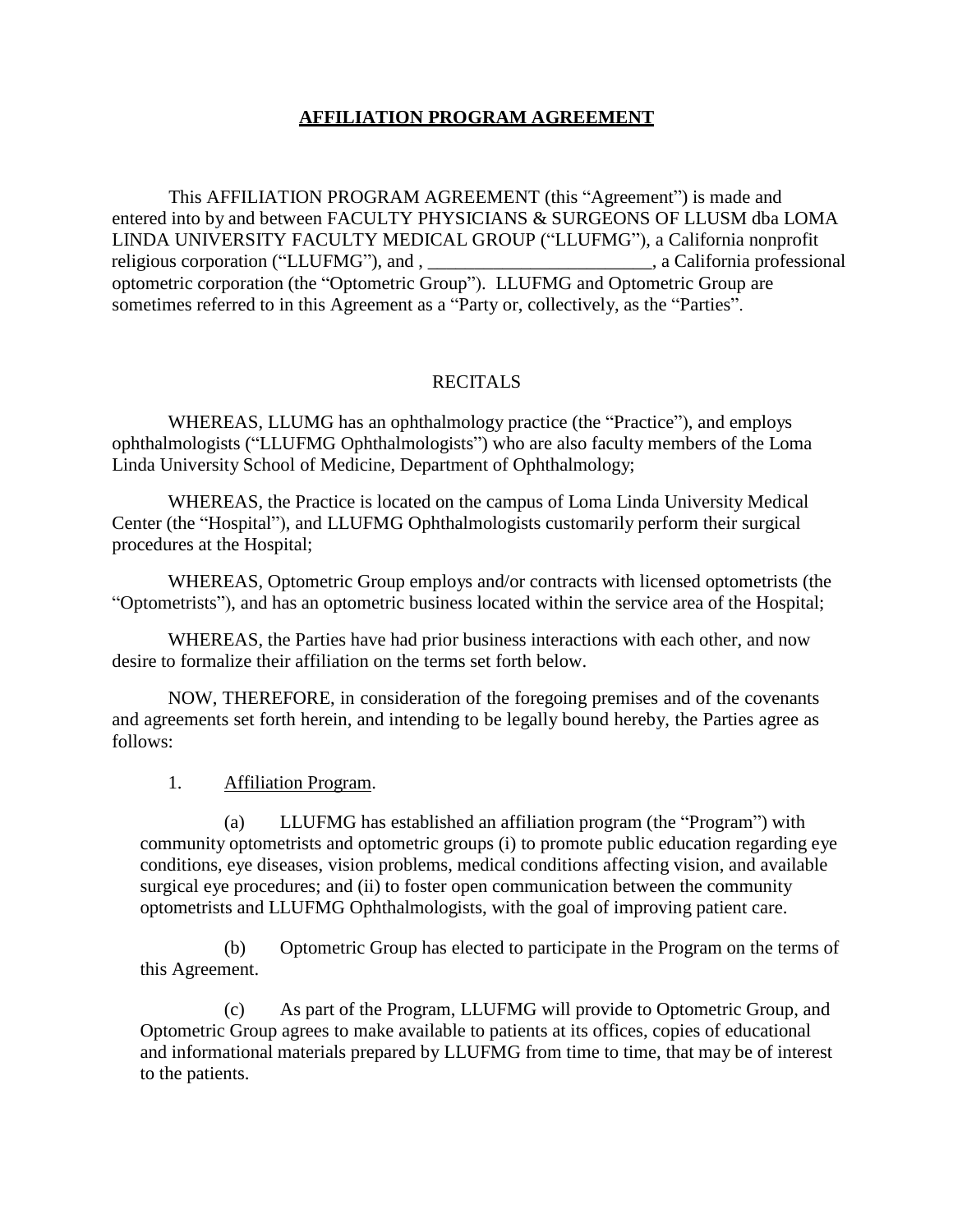(d) At the request of Optometric Group, LLUFMG will hold educational training sessions for Optometric Group and its Optometrists, focused on early detection and identification of various eye conditions and diseases.

(e) Optometric Group and its Optometrists will have access to LLUFMG Ophthalmologists, from time to time, for consultation purposes.

(f) LLUFMG will include Optometric Group and its Optometrists (i) on its list of Preferred Providers for LLUFMG patients requiring glasses, contact lenses and other optometric care; and (ii) on its website and marketing materials, as members of the Program.

2. Criteria for Participation in Program. Optometric Group agrees to the following criteria for participation in the Program:

(a) Optometric Group shall (and shall ensure that each Optometrist will) maintain all licenses, and comply with all local, state and federal laws, statutes and regulations applicable to its operation of a optometric practice;

(b) Optometric Group shall maintain for itself and the Optometrists, professional liability insurance with such coverage and deductibles that are customary in the industry for a optometric practice;

(c) Upon receiving a patient referral from LLUFMG, Optometric Group shall promptly schedule an appointment for the patient;

(d) Optometric Group shall maintain close communications with LLUFMG Ophthalmologists on the cases of patients referred to Optometric Group, and provide feedback to LLUFMG on the quality of care and outcome of surgical procedures (if any) performed by LLUFMG Ophthalmologists. Optometric Group shall also advise LLUFMG on any improvements that can be made to the referral management process and protocol;

(e) If a patient from Optometric Group is referred to LLUFMG, Optometric Group shall forward to LLUFMG any insurance coverage information and other relevant records;

(f) Neither Optometric Group nor any of its Optometrists shall differentiate or discriminate in performing services to patients on the basis of race, color, national origin, ancestry, sex, marital status, age or payor, or on any other basis prohibited by applicable law.

3. Notification of Certain Events. Optometric Group agrees to notify LLUFMG in writing within seventy-two (72) hours after the occurrence of any one (1) or more of the following events:

(a) Optometric Group becomes the subject of any suit, action or other legal proceeding arising out of Optometric Group's professional services;

(b) Any of its Optometrists becomes the subject of any disciplinary proceeding or action before any state's medical board or similar agency responsible for professional standards or behavior;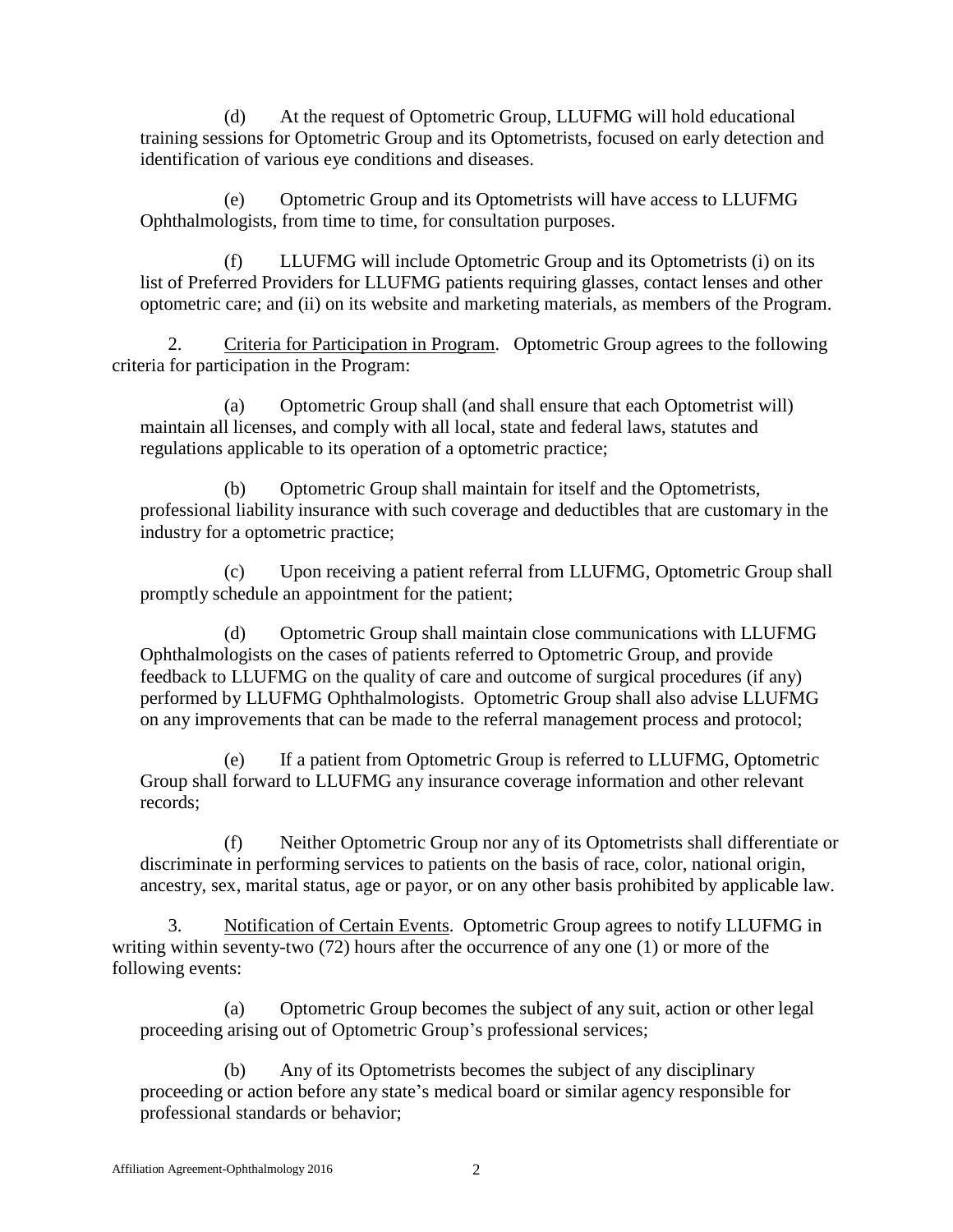- (c) Any of its Optometrists is charged with or convicted of a criminal offense;
- or

(d) Any of its Optometrists is debarred, suspended or otherwise ineligible to participate in any federal or state health care program.

4. Use of LLUFMG Name and Logo. Subject to prior written consent of LLUFMG [and the execution of an appropriate limited license agreement between the Parties], LLUFMG may permit Optometric Group to use the name and logo of LLUFMG in marketing materials to indicate Optometric Group's affiliation with LLUFMG as a member of the Program.

5. Use of Optometric Group's Name and Logo. Optometric Group hereby grants to LLUFMG a limited, revocable, non-exclusive license to use the name and logo of Optometric Group solely in connection with the Program and the activities described in this Agreement.

6. Term. This Agreement shall commence as of July 1, 2017, and shall continue for a term of two (2) years. Thereafter, the parties may by mutual agreement in writing extend the term for an additional one (1) year. Notwithstanding the foregoing, either Party may terminate this Agreement by five (5) business days written notice served on the other Party.

# 7. Indemnification.

(a) Optometric Group Indemnity. Optometric Group agrees to defend, indemnify and hold LLUFMG, its officers, agents and employees harmless against any and all claims, lawsuits, judgments, costs and expenses for bodily/personal injury (including death), property damage or other harm resulting from Optometric Group's activities under the provisions of this Agreement, or any other negligent, illegal or tortuous acts or omissions of Optometric Group, Optometric Group's officers, agents, employees, subcontractors or independent contractors (hired by Optometric Group).

(b) LLUFMG Indemnity. LLUFMG agrees to defend, indemnify and hold Optometric Group, its officers, agents and employees harmless against any and all claims, lawsuits, judgments, costs and expenses for bodily/personal injury (including death), property damage or other harm resulting from LLUFMG's failure to comply with the terms of this Agreement, or any other negligent, illegal or tortuous acts or omission of LLUFMG, LLUFMG's officers, agents, employees, subcontractors or independent contractors (hired by LLUFMG).

8. Proprietary Information. Each Party agrees to maintain the confidentiality of all non-public information relating to the other Party, its affiliates or any third party that may be disclosed by a Party to the other Party in connection with the performance of the obligations hereunder and to use such information solely for the purposes of the Program described herein. Each Party shall retain the entire right, interest and title to its proprietary information. Except as provided in Section 5, no license under any patent, copyright, trademark, other intellectual property right or any application therefor, is hereby granted or implied by the affiliation between LLUFMG and Optometric Group. Upon any termination of this Agreement, each Party shall (i) deliver to the other Party all proprietary information of the other Party, and (ii) make no further use of the other Party's proprietary information.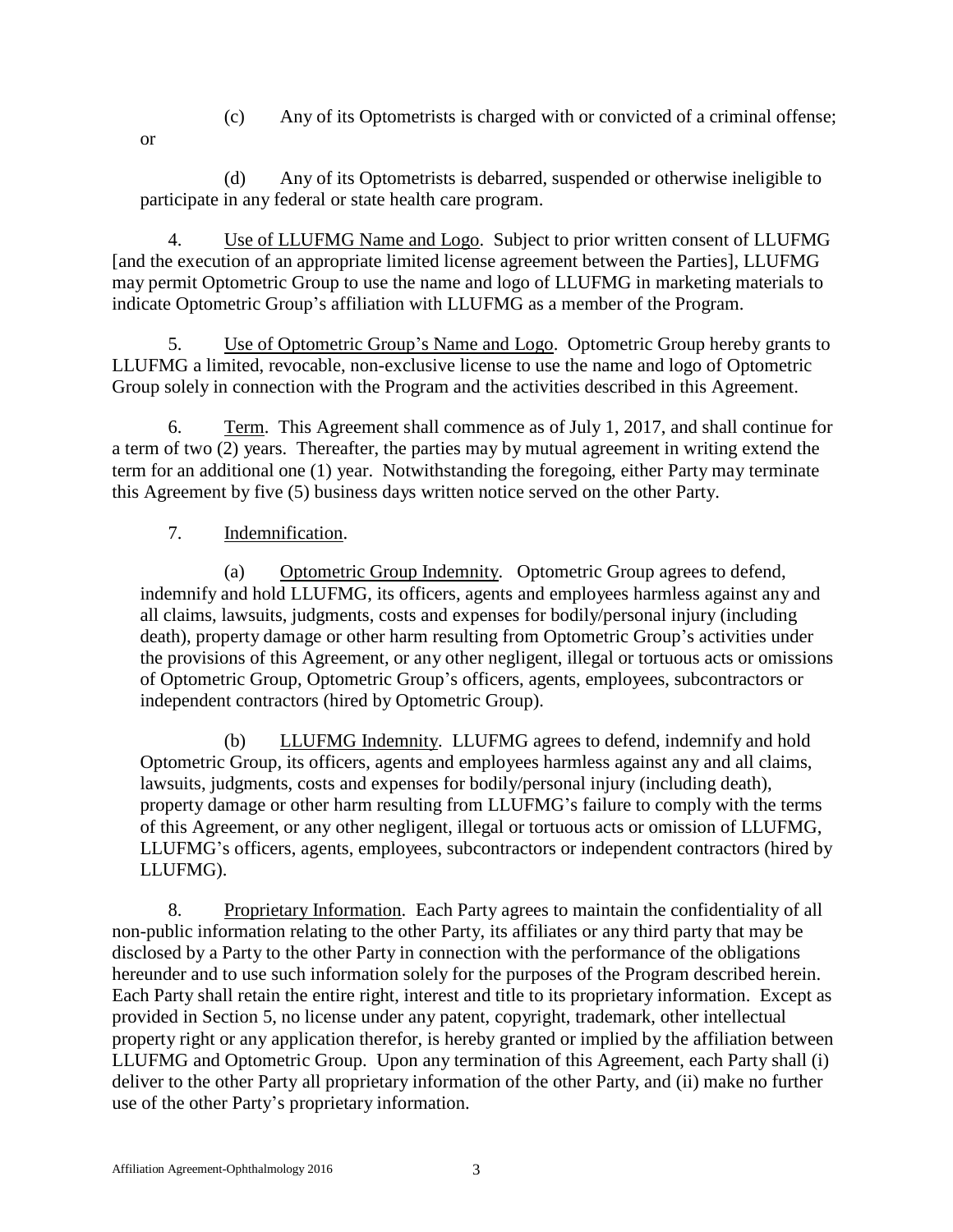9. Relationship of the Parties. The relationship of LLUFMG and Optometric Group is that of independent contractors. Nothing in this Agreement creates a joint venture, partnership or agency relationship of any kind between LLUFMG and Optometric Group, or LLUFMG and any Optometrist.

10. Amendments. Any provision of this Agreement may be amended or waived if, and only if, such amendment or waiver is in writing and is signed, in the case of an amendment, by each Party to this Agreement, or in the case of a waiver, by the Party against whom the waiver is to be effective.

11. Entire Agreement. This Agreement set forth the entire understanding of the Parties hereto with respect to the subject matter hereof. Any and all previous agreements and understandings between or among the Parties regarding the subject matter hereof, whether written or oral, are superseded by this Agreement.

12. Notices. Any notice, request, demand, waiver, consent, approval or other communication which is required or permitted hereunder shall be in writing and shall be deemed given (a) on the date established by the sender as having been delivered personally, (b) on the date delivered by a private courier as established by the sender by evidence obtained from the courier, (c) on the date sent by facsimile, with confirmation of transmission, if sent during normal business hours of the recipient, if not, then on the next business day, or (d) on the fifth (5<sup>th</sup>) day after the date mailed, by certified or registered mail, return receipt requested, postage prepaid. Such communications, to be valid, must be addressed as follows:

| If to LLUFMG: | LLU Faculty Medical Group, Department of     |
|---------------|----------------------------------------------|
|               | Ophthalmology                                |
|               | 11175 Campus Street, Suite 11120             |
|               | Loma Linda, California 92350                 |
|               | Attention: Ricardo Peverini, M.D., President |
| With copy to: | <b>Office of General Counsel</b>             |
|               | Loma Linda University Medical Center         |
|               | 11234 Anderson Street                        |
|               | Loma Linda, CA 92354                         |
|               | Attention: Kent Hansen, General Counsel      |

13. Assignment. This Agreement shall not be assigned or transferred by any Party without the prior written consent of the other Party.

14. No Third Party Beneficiaries. No provision of this Agreement is intended to confer upon any person other than the Parties hereto any rights or remedies hereunder

15. Headings. All captions contained in this Agreement are for convenience of reference only, do not form a part of this Agreement and shall not affect in any way the meaning or interpretation of this Agreement.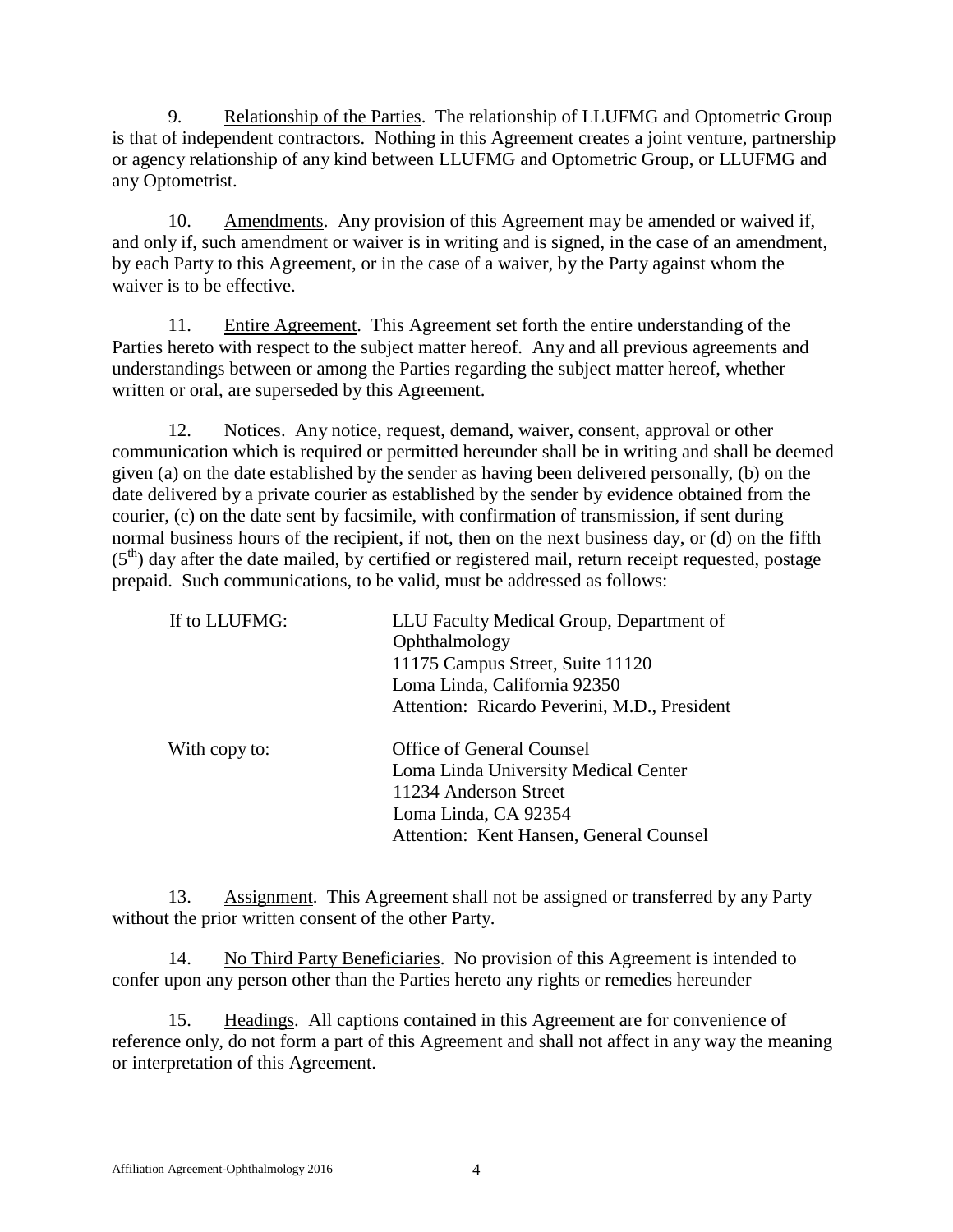16. Counterparts. This Agreement may be executed in any number of counterparts, and any Party hereto may execute any such counterpart, each of which when executed and delivered shall be deemed to be an original and all of which counterparts taken together shall constitute but one and the same instrument.

17. Compliance with Laws. The Parties shall comply with all applicable laws, ordinances, codes and regulations of federal, state and local governments, applicable to the performance of this Agreement.

18. Governing Law. This Agreement shall be governed by and interpreted and enforced in accordance with the laws of the State of California.

19. Attorneys' Fees. If legal action is commenced by either Party to enforce or defend its rights under this Agreement, or to interpret or enforce this Agreement, the prevailing Party in such action shall be entitled to recover its costs and reasonable attorneys' fees from the other Party, in addition to any other relief granted.

20. Survival. The provisions of Sections 7, 8, 12, 18 and 19 shall survive the expiration or earlier termination of this Agreement for any reason whatsoever.

21. Waiver. No delay or failure to require performance of any provision of this Agreement shall constitute a waiver of that provision as to that or any other instance. Any waiver granted by a Party must be in writing to be effective, and shall apply solely to the specific instance expressly stated.

# [REMAINDER OF PAGE INTENTIONALLY LEFT BLANK]